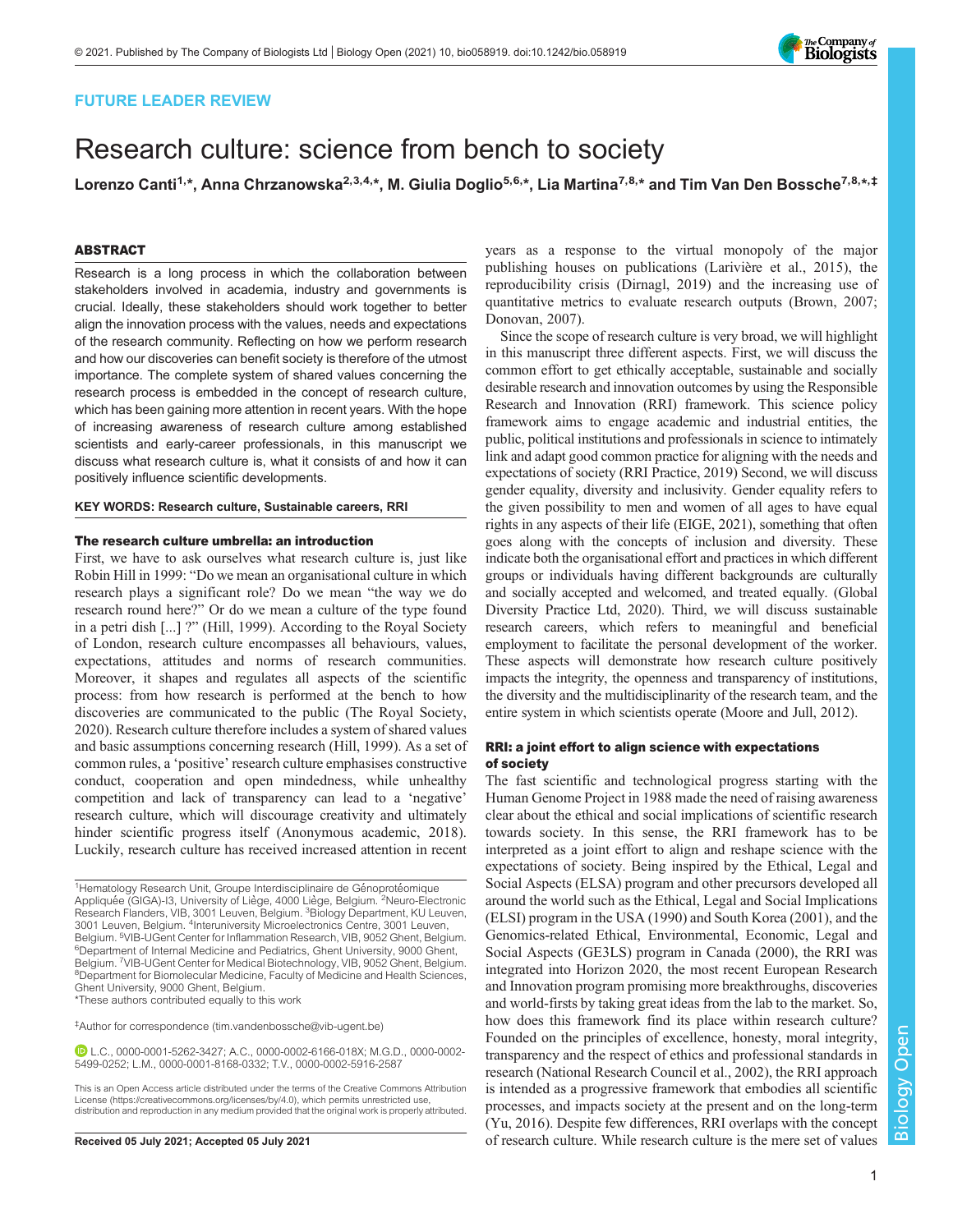and conducts observed in the context of the scientific and innovation process, RRI is an actual framework showing how science should act towards society [\(Owen et al., 2013](#page-4-0)). This framework takes, next to scientists, also other stakeholders into account such as entire research organizations, educational organizations, ethical committees, legislators and the civil society ([Stahl, 2013\)](#page-4-0). Each entity benefits from interactions with the other entities. In such a context, communication is of seminal importance: informing stakeholders of the value of the translation process in the innovation chain may make them even more willing to collaborate. From the government's perspective, industry and academics' success in translating and commercializing publicly funded research means the realisation of social and economic value deriving from the discoveries made ([Yu, 2016\)](#page-4-0). This in turn justifies further research funding, which researchers and scientific institutions benefit from. Most importantly, the public benefit from the availability of therapies, medicines and technologies derived from funding and human effort ([Yu, 2016\)](#page-4-0). In this process of mutual connection, external participants such as international research institutes from abroad can make important contributions as well [\(Stahl, 2013](#page-4-0); [Stilgoe et al., 2013](#page-4-0)). Recent discussions have even focused on how to engage lay citizens in the research process [\(Heigl](#page-3-0) [et al., 2019\)](#page-3-0) but this is still a matter of debate.

The aim of RRI is thus to understand the role and responsibilities of both the main actors (the scientists) and all participants of the scientific process in Europe. Similar programs have continued or are starting to take place all over the world. Although ELSI is still active from the date of its creation in the USA, this program rapidly expanded from South Korea even to China, Indonesia, Japan, Singapore and Taiwan ([Yoshizawa et al., 2014\)](#page-4-0). RRI is a nascent concept in Australia as well ([Ashworth et al., 2019](#page-3-0)), and efforts are being made to engage stakeholders in exporting these concepts in Africa. For example, the non-profit organisation Teaching and Research in Natural Sciences for Development (TReND) in Africa fosters scientific capacity building by acting on all levels ([TReND,](#page-4-0) [2020](#page-4-0)). First, the organisation supports innovation in local communities by providing tools such as educational training, practical workshops and scientific equipment to allow African researchers to accomplish their own aims. Second, they organise outreach events for the public to inspire locals and to stimulate their interest in science. Finally, to push for stable support for research on the African continent, they also create opportunities for discussions between scientists and local policymakers (politicians and university officers). Such an approach actually promotes opportunities for development and innovation that are integrated and aligned with needs and expectations of society. In this sense, we think the mere re-conceptualisation of issues is not going to help to change perspectives. An overemphasis on individual interests without sufficient attention to the greater social, economic, and structural challenges to translation may undermine rather than protect societal interest ([Yu, 2016\)](#page-4-0). On the contrary, letting the stakeholders see the interconnectedness within the chain of translational research and the ultimate objective of public benefit may help them to recognise the importance of their roles and increase participation.

### Gender equality, diversity and inclusion: hand-in-hand for equal opportunities

In spite of the social changes that have happened during the second half of the 20th century, gender inequality persists today and stagnates social progress by hindering collaboration and openness in the work field [\(Newman, 2014\)](#page-3-0). Addressing such an issue is crucial for ensuring the principle of inclusivity and profit as much as possible by the human capital. Indeed, women represent half of the world's population and therefore also half of its potential. In the science, technology, engineering and math (STEM) workforce, the racial, ethnic and gender gaps are still a major issue. Black and Hispanic workers remain underrepresented, and they are less likely to earn degrees in STEM than other degree fields than Asian and White students (www.pewresearch.org/). Across STEM occupations, women make up a large majority of all workers in health-related jobs, but remain underrepresented in other job clusters, such as the physical sciences, computational sciences and engineering. While gender balance has been reached for degrees in social sciences, biological sciences, mathematics and statistics, women are underrepresented in computer sciences (18.7%), the physical sciences (19.3%) and engineering (20.9%). Additionally, women of color comprise less than 5% of undergraduates in male-dominated STEM fields. Women remain underrepresented at the graduate level, earning 20.1% of doctorates in computer science, 19.3% in the physical sciences, 23.5% in engineering and 28.5% in mathematics and statistics (National Science Foundation et al., 2019). Only 5% of all science and engineering doctorates are awarded to women of color ([National Science Foundation et al.,](#page-3-0) [2019\)](#page-3-0). In 2018, the Royal Society of Chemistry showed a worrying steadiness in the number of women retaining leadership positions [\(Royal Society of Chemistry, 2018a\)](#page-4-0). The report presented evidence that just 9% of chemistry professors in the UK are women, compared to the 44% female undergraduate students, showing how the proportion drops dramatically between undergraduate and senior positions in academia. Actually, the situation in the UK mirrors what happens worldwide, where less than one in three of all research and innovation positions are held by women [\(UN Woman, 2019\)](#page-4-0). The three key barriers that have to be blamed for such a gender imbalance ([Royal Society of Chemistry, 2018b](#page-4-0)) are (i) relying on uncertain, non-continuous funding, which creates unnecessary pressure, (ii) an inflexible and unsupportive academic culture that can drive talented scientists elsewhere, and (iii) the perception that caring and family responsibilities are unique to women. These barriers not only affect women but also ethnic minorities: evidence from the UK has suggested that poverty and social deprivation in childhood is linked to educational underachievement ([Office For](#page-3-0) [National Statistics, 2020\)](#page-3-0). As a proof of concept, white people are 1.5 times more likely to have worked in science than non-white people ([The Royal Society, 2014\)](#page-4-0). Setting clear guidelines would be beneficial to supporting the careers of all talented individuals and to ensure an egalitarian approach for everyone. Confronting bias would be a good first step towards building a more meritocratic scientific community. This can be achieved by making people aware of their unconscious biases, i.e. unintended prejudices that influence our perceptions and judgements. To help with the identification of these stereotypes, a team of social psychologists developed the Implicit Association Test which measures an individual's subconscious attitudes, e.g. towards gender and race. Their results showed that 90–95% of people are affected by unconscious biases [\(Greenwald et al., 1998](#page-3-0)). This further highlights the importance of pursuing focused training to understand how to recognise and fight such biases. The understanding of unconscious bias could offer an explanation of why society still looks so unequitable despite laws protecting equal opportunities. Another aspect of gender discrimination that is important to keep into consideration is the privilege of men. Privilege can be defined as systematically conferred advantages to a dominant group, which will then have access to resources and institutional power over the outsiders [\(Bailey, 1998](#page-3-0)). Namely, it has been seen that men have better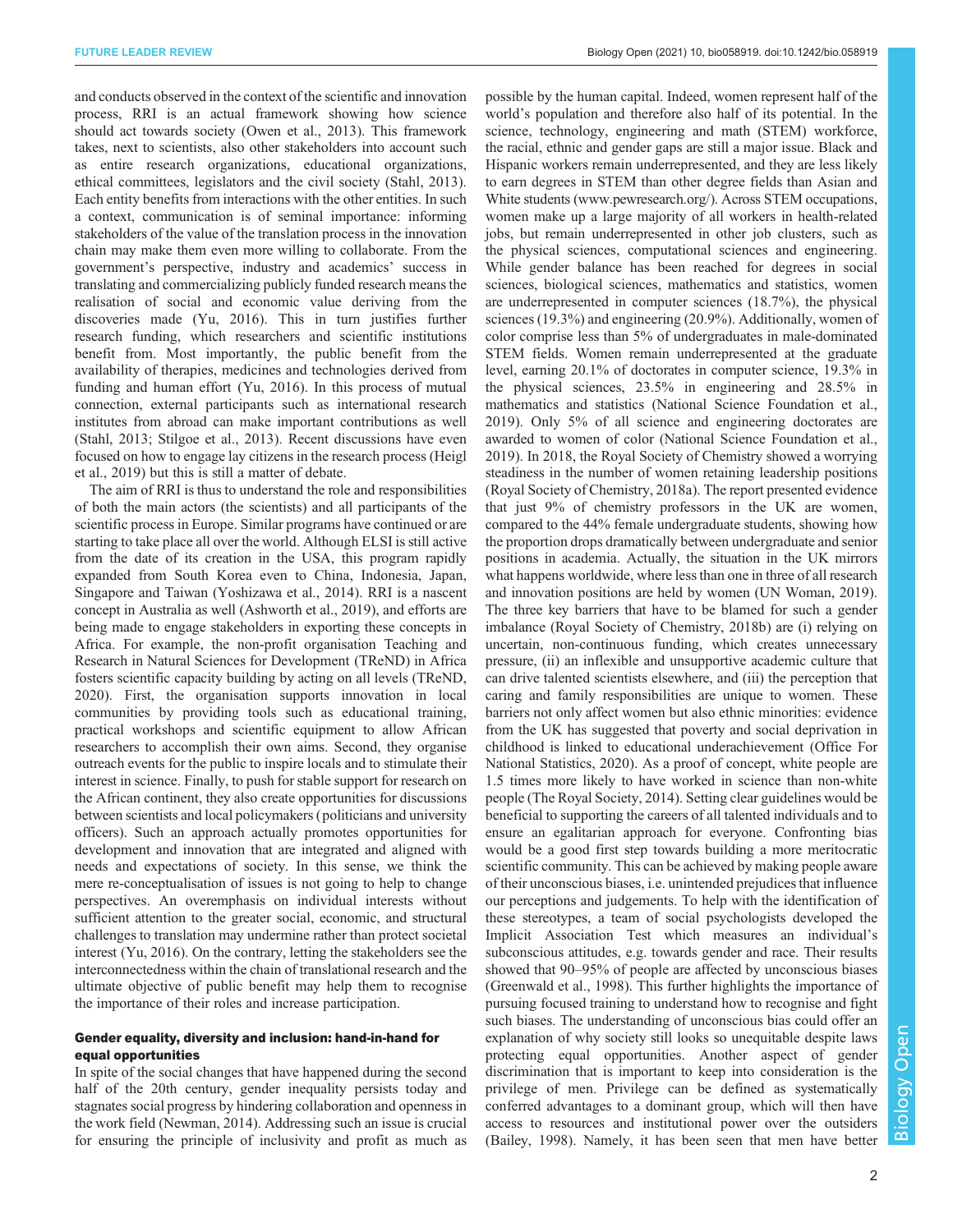chances of getting a job than women, that men are the most represented in the accomplishments highlighting the absence of female role models. Male privilege can be seen even in language, where the masculine words are used to describe a mixed group of people or professions underlining the predominance of the male figure ([Dister et al., 2020](#page-3-0)). The lack of critical interrogation of this privilege allows men to reinforce their dominance and slows down improvements in gender equality [\(Schacht, 2001](#page-4-0)). Nevertheless, it is important to recognise that some men are already playing positive roles in fostering equitable gender relations, and such roles must be encouraged and extended at a political level ([Chant and Gutmann,](#page-3-0) [2000](#page-3-0)). Considering all these aspects and focusing on the specific context of academia, it is critical to find and correct the failure that is impeding the achievement of gender equality. This pitfall could be represented by the system to evaluate researchers' careers that is restricting diversity in academia itself by, for example, penalising women for taking maternity leave or by seeing the maternity leave itself as a lack of productivity. Moreover, researchers should have the possibility to follow leadership courses at work where they can learn how to avoid discrimination and adopt fair and egalitarian leadership styles. The benefits of a diverse and inclusive workforce not only provides social harmony at work for the employees, but also increases productivity and profitability that will help the organisation to succeed ([Lean In, 2019\)](#page-3-0).

## Sustainable researcher careers: promoting a positive and supportive research environment

Within such a fast-changing society where the role of an individual is often fulfilled by a successful career path, the topic of sustainable researcher careers is attracting more and more attention. A career is defined as sustainable when it reflects a mutual beneficial interchange between the people and their surrounding environment, and involves the continued employment of individuals in jobs that facilitate their personal development ([Vos et al., 2020](#page-4-0)). Hence, a sustainable career does not refer to success only, but takes into account all of the building blocks for the wellbeing and individual growth of the researcher. Several organisations have been recently involved in understanding whether the scientific career fulfills the requirements of sustainability, highlighting many aspects and habits that still need to change.

The Wellcome Trust conducted a survey involving scientists from different environments, ages and experience who answered that they see their work more as a passion than a job [\(Wellcome Trust, 2020\)](#page-4-0). This means that researchers voluntarily deal with the deeply rooted habits in the current research culture, including the negative ones. For example, they accept working long hours in conditions of high mental stress and under short-term contracts without security for their future. The current, non-supportive environment ultimately leads to poorer research outcomes ([Wellcome Trust, 2020](#page-4-0)). For most of the surveyed scientists, such compliance is due to the unhealthy competition created by the funding agents' demands for fast and risk-averse results, and the pressure to publish at the expense of individual wellbeing. According to another survey conducted in the Flemish biomedical environment and directed towards various actors (such as policy makers, funders, institutions, editors, but also technicians, students and former researchers), feelings of blame and mistrust are present between groups [\(Bonn and Pinxten, 2021a](#page-3-0),[b\)](#page-3-0). In general, these results are reflected in conditions harmful to mental health among scientists, as investigated by the Royal Society. Earlycareer researchers are considered to be a high-risk group when it comes to work-related stress, with a three times higher risk of developing mental illness than established professionals [\(Raymer](#page-4-0)

[and The Royal Society, 2019](#page-4-0)). Contrarily, almost all participants of the Wellcome Trust's survey stated the importance of wellbeing for an effective working environment: the best results are achieved when scientists feel a sense of security, the environment is collaborative, inclusive and supportive, and the leadership is transparent and open ([Wellcome Trust, 2020\)](#page-4-0). In this regard, institutes and universities need to invest more in services to ensure the wellbeing of researchers. An important role here is played by investigators, supervisors and managers who should be examples of good, ethical research conduct.

Most researchers consider an academic career as the default option and changing career paths is often perceived as failure [\(Wellcome Trust, 2020](#page-4-0)). Nevertheless, most researchers' careers will take them outside of academia, according to a joint declaration published by the Marie Curie Alumni Association and the European Council of Doctoral Candidates ([Kismihók et al., 2019\)](#page-3-0).

Therefore, academic institutes and governments need to ensure smooth transitions for researchers to non-academic career paths by informing them about these possibilities [\(Kismihók et al., 2019\)](#page-3-0). Investing in the development of soft skills is a complementary way to increase researchers' employability in and outside academia. Universities are already implementing networking events and transferable skills training in doctoral programs, but also researcherdriven initiatives are very valuable to individual development. Soft skills such as leadership, communication and time management will be considered as essential in at least two thirds of jobs by 2030 [\(Kismihók et al., 2019](#page-3-0)). As shown by several reports [\(Deeming](#page-3-0) [et al., 2017; Gong, 2012](#page-3-0); [The Royal Society, 2018\)](#page-4-0), the [Nuffield](#page-3-0) [Council of Bioethics, 2014\)](#page-3-0) and the progressive increment of academic courses focusing on soft skills, there has been a real increase in awareness of the importance of research culture and its pillars. For example, academic institutes worldwide subscribed to the San Francisco Declaration on Research Assessment (2012) as a sign of recognition of the need to improve the ways in which the outputs of scholarly research are evaluated [\(DORA, 2012\)](#page-3-0). Current assessment methods do not capture the whole picture of success, which is given by a combination of the researcher, the research outputs, the processes and luck. Moreover, these methods strongly rely on research outputs, discouraging important processes that contribute to the quality and integrity of research [\(Bonn and](#page-3-0) [Pinxten, 2021a\)](#page-3-0). If publications are relatively easy to track and quantify, how can we evaluate researchers based on their conduct and soft skills? The Royal Society had an idea to create a standardized short format CV that emphasizes wider contributions to the research system, to provide an overview of the individual and the individual's achievements ([https://royalsociety.org/blog/2019/](https://royalsociety.org/blog/2019/10/research-culture/) [10/research-culture/](https://royalsociety.org/blog/2019/10/research-culture/)). This format CV is now being piloted by UK Research and Innovation (UKRI), the biggest funder in the UK [\(UKRI, 2021](#page-4-0)). Similar innovative ways to evaluate individuals are starting to spread in other countries as well ([Tregoning, 2018\)](#page-4-0). Nevertheless, still some years will be needed to bear the fruits of these changes [\(Saenen, et al., 2021\)](#page-4-0).

In general, there is a clear consensus that a change in today's research culture is essential to ensure the condition of career sustainability in science: healthy competition, openness, mobility (in terms of diversified career paths) and wellbeing must be strongly encouraged and supported. Institutes and universities will have an important role in framing new norms that fulfill the requirements for sustainability, but also researchers themselves have to undergo cultural and attitudinal changes in their own environment and to take responsibility for their own future [\(Raymer and The Royal Society,](#page-4-0) [2019\)](#page-4-0).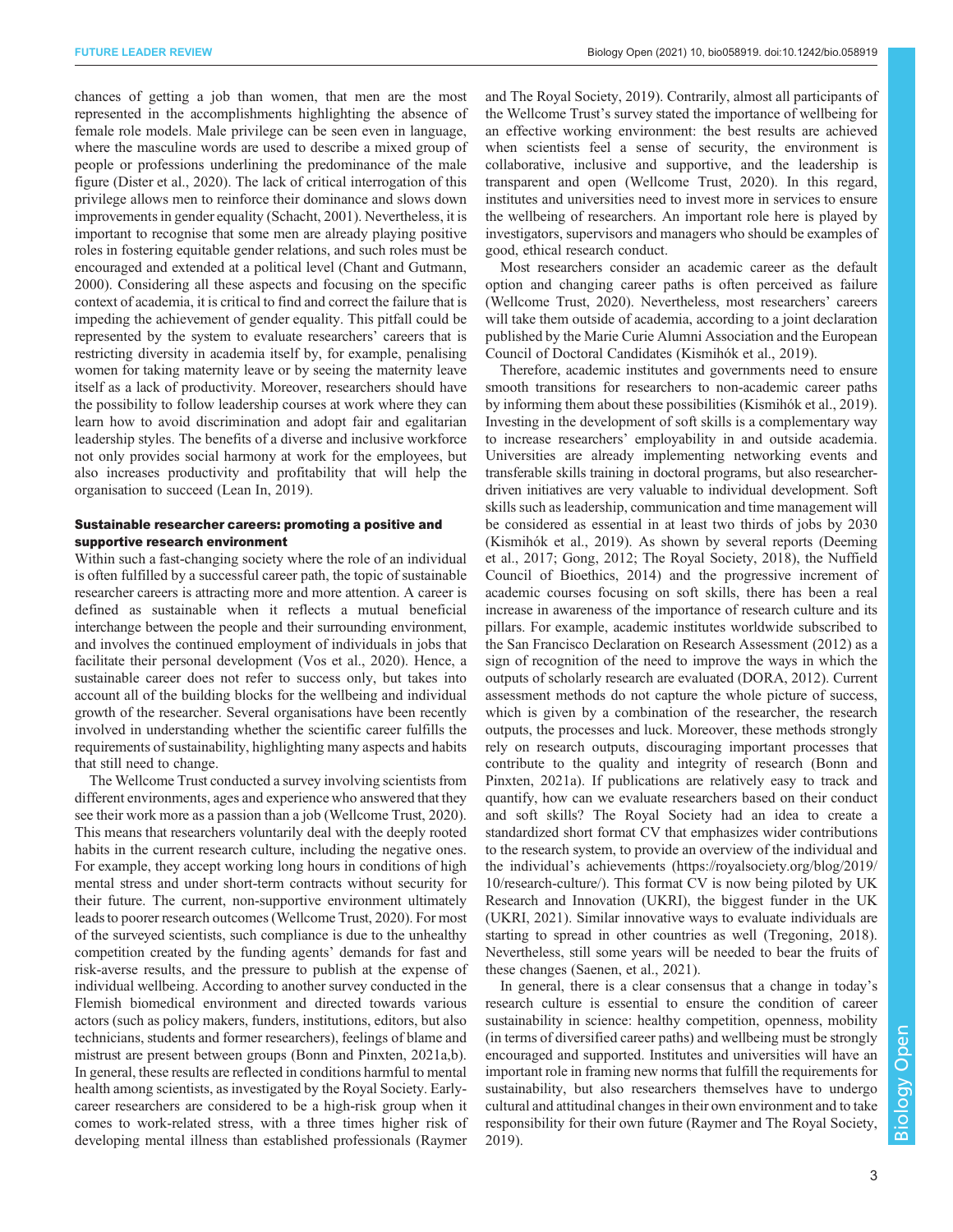#### <span id="page-3-0"></span>Conclusions and future perspectives

Science and technology have tremendous impact on today's society by achieving great discoveries and creating tools from which we can all benefit. At the same time, the current behaviors in terms of competition for funding, low success rates, increasingly long and unstandardised application forms, pressure from the university management to keep the highest level of excellence and so on, put workers' wellbeing and research quality at high risk, leading to suboptimal scientific progression and prosperity of society. Several surveys and reports clearly indicate that a call to action is required: we need to rethink our reward-recognition system and the concept of excellence itself (Moore et al., 2017). These narrow definitions of research excellence suppress researchers' development, creativity and engagement, to the detriment of advances in knowledge and society (Cohen et al., 2019). Therefore, it would be important to promote the reward of applicants and organisations that engage in open and responsible research through multiple tools like offering opportunities for public engagements and showcasing their work on a large scale.

Reimagining research culture needs collective responsibility and requires at the same time continuous evaluation and implementation. Some efforts in this sense have already been made. The Wellcome Trust, for example, launched the Reimagine Research Solutions Summit, a major initiative in September 2019 to bring together experts of the field to explore these topics and think about practical steps to achieve a better research culture. Equally, the global scientific communications company Cactus settled in Asia is driven by its mission to make research available to the community around the world and accelerate research impact (CACTUS, 2021). In this sense, the agency does promote events for enhancing and upgrading research activities of individuals, institutions and funders. Also, it offers a good example of inclusion and collaboration by providing several types of career options, even as a freelancer. The discussion about the different aspects of research culture is open on the web as well: MetisTalk, for example, is a blog that offers a pragmatic way to discuss and put in action the proposed changes in research culture (Downey and Stroobants, 2019).

We can conclude that it is important to leave the narrow reality of the bench, and be more open minded and aware of the impact science and research culture have on the environment we live in, especially for early-career researchers. These changes will allow for bringing different communities from across the research world together, raising the importance of a good research culture and creating ambassadors of change, with people taking the responsibility of going back to their own organisations to stimulate and lead discussions about research culture.

#### Acknowledgements

This manuscript was inspired by Dr Karen Stroobants' talk during the VIBes in Biosciences Symposium 2020 edition, organized by PhD students from the Flemish Institute of Biotechnology (VIB) in Belgium. We would like to thank Dr Karen Stroobants and Dr Paola Masuzzo for their input in this manuscript, who made this article possible and kindly provided assistance.

#### Competing interests

The authors declare no competing or financial interests.

#### Author contributions

L.C., A.C., M.G.D, L.M. and T.V. wrote the first draft of this manuscript and contributed equally to the editing.

#### Funding

We would like to acknowledge the support of the Research Foundation - Flanders (FWO) [grants 11C5119N and 11C5121N to AC, 1S90918N to TVDB].

#### References

- Anonymous academic (2018). Performance-driven culture is ruining science. The Guardian, 16 February.
- [Ashworth, P., Lacey, J., Sehic, S. and Dowd, A.-M](https://doi.org/10.1080/23299460.2019.1603571). (2019). Exploring the value [proposition for RRI in Australia.](https://doi.org/10.1080/23299460.2019.1603571) J. Responsible Innov. 6, 332-339. doi:10.1080/ [23299460.2019.1603571](https://doi.org/10.1080/23299460.2019.1603571)
- Bailey, A[. \(1998\). Privilege: expanding on Marilyn Frye](https://doi.org/10.1111/j.1467-9833.1998.tb00124.x)'s "oppression". J. Soc. Philos. 29[, 104-119. doi:10.1111/j.1467-9833.1998.tb00124.x](https://doi.org/10.1111/j.1467-9833.1998.tb00124.x)
- Bonn, N. A. and Pinxten, W[. \(2021a\). Rethinking success, integrity, and culture in](https://doi.org/10.1186/s41073-020-00104-0) research (part 1) — [a multi-actor qualitative study on success in science.](https://doi.org/10.1186/s41073-020-00104-0) Res. Integr. Peer Rev. 6[, 1. doi:10.1186/s41073-020-00104-0](https://doi.org/10.1186/s41073-020-00104-0)
- Bonn, N. A. and Pinxten, W[. \(2021b\). Rethinking success, integrity, and culture in](https://doi.org/10.1186/s41073-020-00105-z) research (part 2) — [a multi-actor qualitative study on success in science.](https://doi.org/10.1186/s41073-020-00105-z) Res. Integr. Peer Rev. 6[, 3. doi:10.1186/s41073-020-00105-z](https://doi.org/10.1186/s41073-020-00105-z)
- Brown, H[. \(2007\). How impact factors changed medical publishing](https://doi.org/10.1136/bmj.39142.454086.AD)—and science. BMJ 334[, 561-564. doi:10.1136/bmj.39142.454086.AD](https://doi.org/10.1136/bmj.39142.454086.AD)
- CACTUS (2021). Available at<https://cactusglobal.com/>.
- Chant, S. H. and Gutmann, M. C. (2000). Mainstreaming Men Into Gender and Development: Debates, Reflections, and Experiences. Oxfam.
- Cohen, J. B., Bajanca, F., Lam, M. E., Stroobants, K., Novitzky, P., Björnmalm, M., Kismihók, G. and Loeber, A. [\(2019\). Towards responsible research career](https://doi.org/10.5281/zenodo.3560479) assessment. OpenAIRE[. doi:10.5281/zenodo.3560479](https://doi.org/10.5281/zenodo.3560479)
- [Deeming, S., Searles, A., Reeves, P. and Nilsson, M](https://doi.org/10.1186/s12961-017-0180-1). (2017). Measuring research impact in Australia'[s medical research institutes: a scoping literature review of the](https://doi.org/10.1186/s12961-017-0180-1) [objectives for and an assessment of the capabilities of research impact](https://doi.org/10.1186/s12961-017-0180-1) assessment frameworks. Health Res. Policy Syst. 15[, 22. doi:10.1186/s12961-](https://doi.org/10.1186/s12961-017-0180-1) [017-0180-1](https://doi.org/10.1186/s12961-017-0180-1)
- Dirnagl, U[. \(2019\). Rethinking research reproducibility.](https://doi.org/10.15252/embj.2018101117) EMBO J., 38, e101117. [doi:10.15252/embj.2018101117](https://doi.org/10.15252/embj.2018101117)
- Dister, A., Lafontaine, M. and Moreau, M. L. (2020). THE CONVERSATION. Débat: Faut-il enseigner l'écriture inclusive? Available at [https://theconversation.](https://theconversation.com/debat-faut-il-enseigner-lecriture-inclusive-147336) [com/debat-faut-il-enseigner-lecriture-inclusive-147336](https://theconversation.com/debat-faut-il-enseigner-lecriture-inclusive-147336).
- Donovan, C[. \(2007\). The qualitative future of research evaluation.](https://doi.org/10.3152/030234207X256538) Science and Public Policy 34[, 585-597. doi:10.3152/030234207X256538](https://doi.org/10.3152/030234207X256538)
- DORA (2012). Available at [https://sfdora.org/.](https://sfdora.org/)

Downey, F. and Stroobants, K. (2019). MetisTalk. A place to share, discuss and challenge ideas around research culture. Available at<https://www.metistalk.com/>.

EIGE (2021). Definition of "gender equality". Available at [https://eige.europa.eu/](https://eige.europa.eu/thesaurus/terms/1168) [thesaurus/terms/1168](https://eige.europa.eu/thesaurus/terms/1168).

- Global Diversity Practice Ltd (2020). What is diversity and inclusion? Available at [https://globaldiversitypractice.com/what-is-diversity-inclusion/.](https://globaldiversitypractice.com/what-is-diversity-inclusion/)
- Gong, P[. \(2012\). Cultural history holds back Chinese research.](https://doi.org/10.1038/481411a) Nature 481, [411-411. doi:10.1038/481411a](https://doi.org/10.1038/481411a)
- [Greenwald, A. G., McGhee, D. E. and Schwartz, J. L. K](https://doi.org/10.1037/0022-3514.74.6.1464). (1998). Measuring [individual differences in implicit cognition: the implicit association test.](https://doi.org/10.1037/0022-3514.74.6.1464) J. Pers. Soc. Psychol. 74[, 1464-1480. doi:10.1037/0022-3514.74.6.1464](https://doi.org/10.1037/0022-3514.74.6.1464)
- Heigl, F., Kieslinger, B., Paul, K. T., Uhlik, J. and Dörler, D. (2019). Opinion: [Toward an international definition of citizen science.](https://doi.org/10.1073/pnas.1903393116) Proc. Natl. Acad. Sci. USA 116[, 8089-8092. doi:10.1073/pnas.1903393116](https://doi.org/10.1073/pnas.1903393116)
- Hill, R. (1999). Revisiting the term "research culture". In HERDSA Annual International Conference, Melbourne, pp. 12-15.
- Kismihók, G., Cardells, F., Güner, P. B., Kersten, F., Harrison, S., Shawrav, M. M., Huber, F., Trusilewicz, L. N., Mol, S. T., Bajanca, F. et al. (2019). Declaration on Sustainable Researcher Careers.
- Larivière, V., Haustein, S. and Mongeon, P. (2015). The oligopoly of academic publishers in the digital era. PLoS One 10, e0127502.
- Lean In (2019). Women in the Workplace 2019. Available at [https://leanin.org/](https://leanin.org/women-in-the-workplace-report-2019/commitment-to-diversity) [women-in-the-workplace-report-2019/commitment-to-diversity.](https://leanin.org/women-in-the-workplace-report-2019/commitment-to-diversity)
- Moore, A. P. and Jull, G[. \(2012\). Research culture development in the workplace](https://doi.org/10.1016/j.math.2012.09.008) [The key to professional success.](https://doi.org/10.1016/j.math.2012.09.008) Man. Ther. 17, 487-488. doi:10.1016/j.math. [2012.09.008](https://doi.org/10.1016/j.math.2012.09.008)
- Moore, S., Neylon, C., Eve, M. P., O'Donnell, D. P. and Pattinson, D. (2017). "Excellence R Us": university research and the fetishisation of excellence. Palgrave Commun. 3, 17010.
- National Research Council, Institute of Medicine, Division on Earth and Life Studies, Board on Health Sciences Policy and Committee on Assessing Integrity in Research Environments (2002). Integrity in Scientific Research: Creating an Environment That Promotes Responsible Conduct. National Academies Press.
- National Science Foundation, National Center for Science and Engineering Statistics (2019). Women, Minorities, and Persons with Disabilities in Science and Engineering: 2019. Special Report NSF 19-304. Alexandria, VA. Available at [https://www.nsf.gov/statistics/wmpd.](https://www.nsf.gov/statistics/wmpd)
- Newman, C[. \(2014\). Time to address gender discrimination and inequality in the](https://doi.org/10.1186/1478-4491-12-25) health workforce. Hum. Resour. Health 12[, 25. doi:10.1186/1478-4491-12-25](https://doi.org/10.1186/1478-4491-12-25)
- Nuffield Council of Bioethics (2014). The culture of scientific research in the UK. Available at [https://www.nuffieldbioethics.org/assets/pdfs/The-culture](https://www.nuffieldbioethics.org/assets/pdfs/The-culture-of-scientific-research-report.pdf)[of-scientific-research-report.pdf](https://www.nuffieldbioethics.org/assets/pdfs/The-culture-of-scientific-research-report.pdf).
- Office For National Statistics (2020). Child poverty and education outcomes by ethnicity. Available at [https://www.ons.gov.uk/economy/nationalaccounts/](https://www.ons.gov.uk/economy/nationalaccounts/uksectoraccounts/compendium/economicreview/february2020/childpovertyandeducationoutcomesbyethnicity#toc)